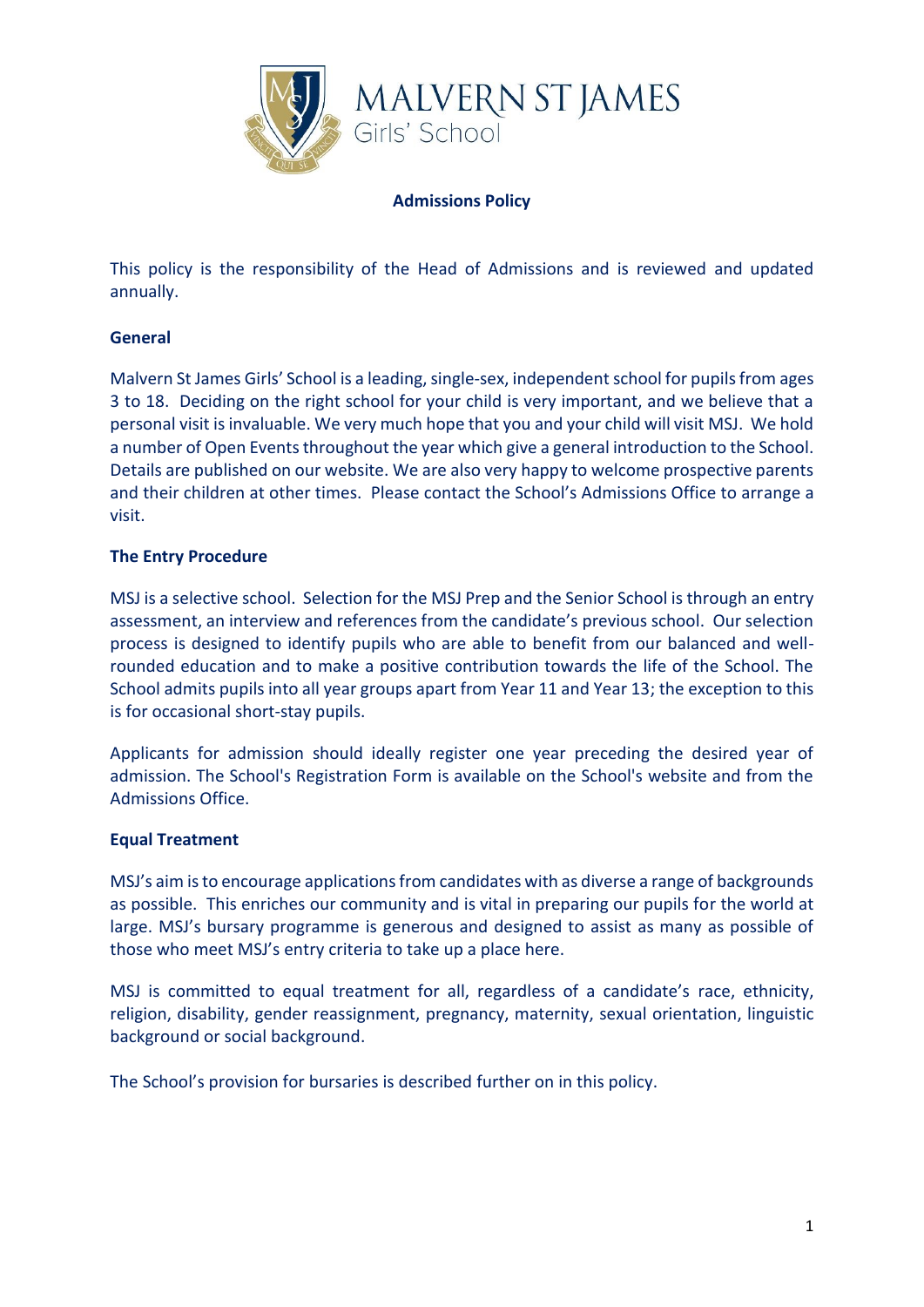## **Special Needs**

MSJ does not unlawfully discriminate in any way regarding entry. The School welcomes pupils with disabilities and/or special educational needs, provided we can offer them the necessary support that they require, can cater for any additional needs, and that our site can accommodate them.

We ask parents of children with special educational needs or physical or mental disabilities to discuss their child's requirements with the School before they sit the entrance examination so that we can make adequate provision. Parents should provide with the Registration Form a copy of an Educational Psychologist's report, Education, Health and Care Plan (EHCP) or a medical report if they have one.

The School will discuss thoroughly with parents (and their child's medical advisers, if appropriate) the adjustments that can reasonably be made for the child if they become a pupil at the School.

## **Conditions for Admission**

It is a condition for admission that:-

- all applicants meet the selection criteria for admission
- all applicants disclose reports from external agencies (e.g. Educational, Health and Care Plan, Educational Psychologist report) and Court Orders if they have any of these prior to Entrance Examinations
- general health information be submitted prior to Entrance Examinations
- any conditions of entry to the School are fulfilled
- the School receives the Parent Contract signed by any person with legal responsibility for the prospective pupil and payment of an acceptance deposit
- the applicant is of an appropriate age and maturity and the School can adequately cater for and meet the needs of any disability and/or special educational needs.

The Headmistress will make the final decision over entry having taken into consideration all the criteria for admission, including evidence that a pupil will be able to meet the School's requirements and expectations regarding discipline and conduct.

Admission will depend upon the availability of a place in the appropriate Year group and House. If an offer of a place is made, this will be subject to acceptance of the School's Terms and Conditions of the Parent Contract. Where an offer of a scholarship and/or exhibition or a bursary is made, the offer will also be subject to the accompanying Conditions of Award.

For all applicants, admission will be subject to successfully passing the entrance assessments set by the School.

### **MSJ Prep Entrance Procedure**

Entrance procedure in the MSJ Prep consists of a 2-day 'taster' visit. Ideally these would be over 2 consecutive days, although for younger pupils this may not always be appropriate. During the taster, the prospective pupil is able to spend time with their Year Group, following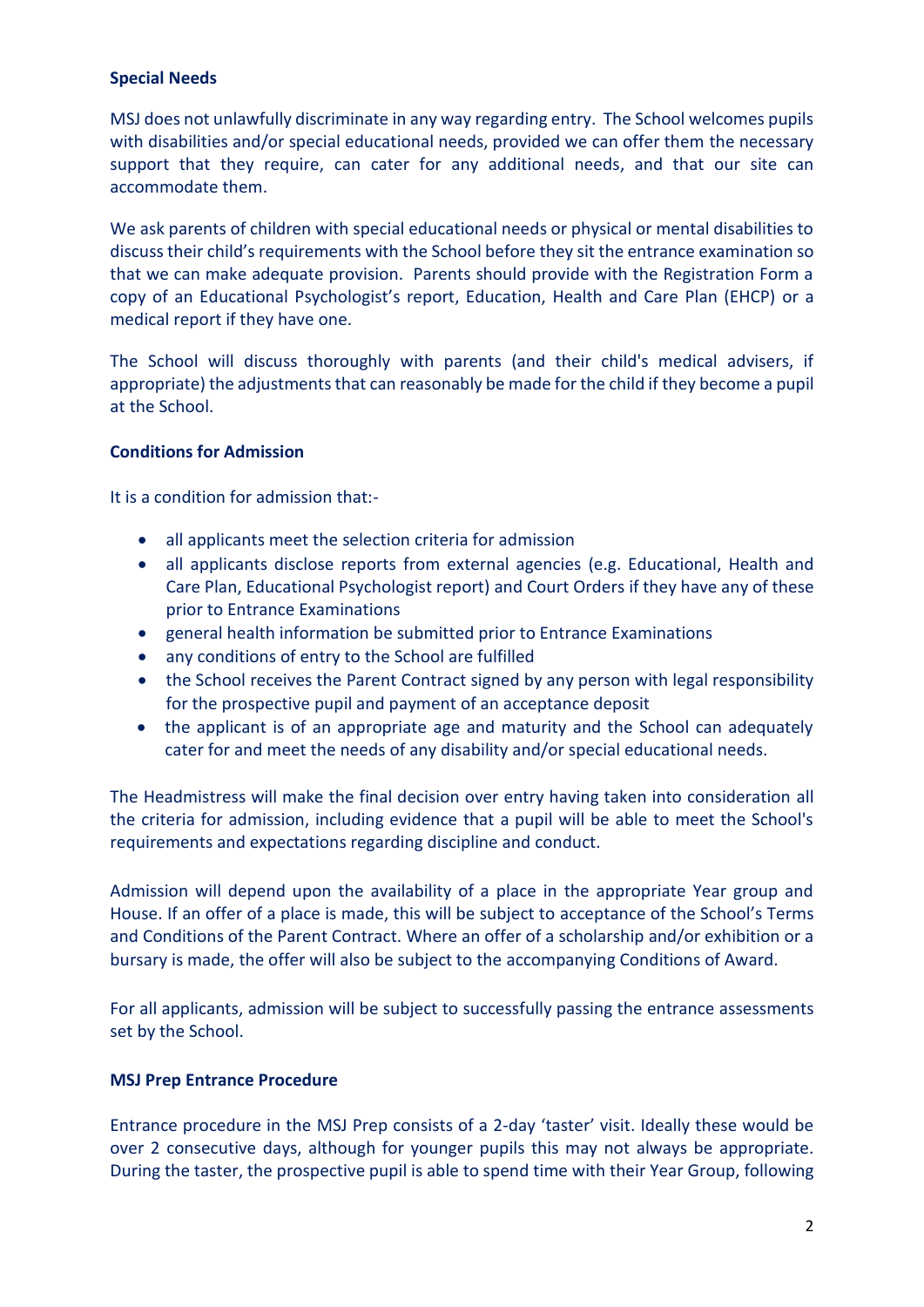the timetable and after-school activities. Taster Days are chosen specifically to link with the key interests of the prospective pupil. Pupils requesting entry into EYFS and Key Stage 1 will be informally assessed during the Taster Days by the class teacher. Pupils entering into Key Stage 2 will be informally assessed during the Taster Day by the class teacher and will have further, more formal assessments with the Special Educational Needs Coordinator (SENCO) in verbal and non-verbal reasoning, spelling, reading accuracy and comprehension and numeracy.

For pupils who reside overseas and are unable to attend a Taster Day where they would be informally assessed, a written reading and writing assessment will be provided to be completed at their current school, agent's office or local British Council or a member of the Admissions team will invigilate their assessments remotely. A virtual interview will also take place.

Pupils joining the School in Reception start in the September following their fourth birthday. This is in line with the statutory guidance on school starting ages. In exceptional circumstances, consideration may be given to a pupil starting at the School sooner, once turning 4. This decision would be determined by the Headmistress following discussion and recommendation from the Head of the Pre-Prep. This early start may mean that the pupil spends more than three terms in the EYFS.

## **MSJ Senior School and Sixth Form Entrance Procedure**

The entrance procedure in the Senior School and Sixth Form consists of applicants sitting an entrance examination at the School and an interview. For pupils applying from outside the UK, entrance examinations can be sent to approved centres, usually agents' offices, their local British Council or their current school or a member of the Admissions team will invigilate their assessments remotely. In these instances, we would conduct a virtual interview. We issue guidelines about examination procedures.

Scholarship examinations and interviews, for all relevant entry points, are held at the School on published dates, or for overseas applicants assessments will be arranged to take place remotely.

Senior School Entrance Examinations for Years 7-10, take the form of Cognitive Ability Tests (CAT4) and an English Comprehension Examination (or Oxford Placement Test (OPT) for nonnative English speakers, which measures a student's English language capability).

For Sixth Form entry, in addition to meeting general entry requirements, pupils are required to take written papers in three of the subjects that they intend to study at A Level, to ensure that they are able to successfully access the courses. There are minimum GCSE grade requirements for a number of subjects including sciences and mathematics. GCSE results will need to be shared with the Admissions team in August when requested. Pupils whose first language is not English are required to take an online Oxford Placement Test (OPT), unless they have completed the UKISET assessment. The School will use the UKISET assessment system for all overseas candidates seeking admission into the Senior School, unless the candidate is able to sit the School's own entrance papers at their local British Council or a school approved selected test centre.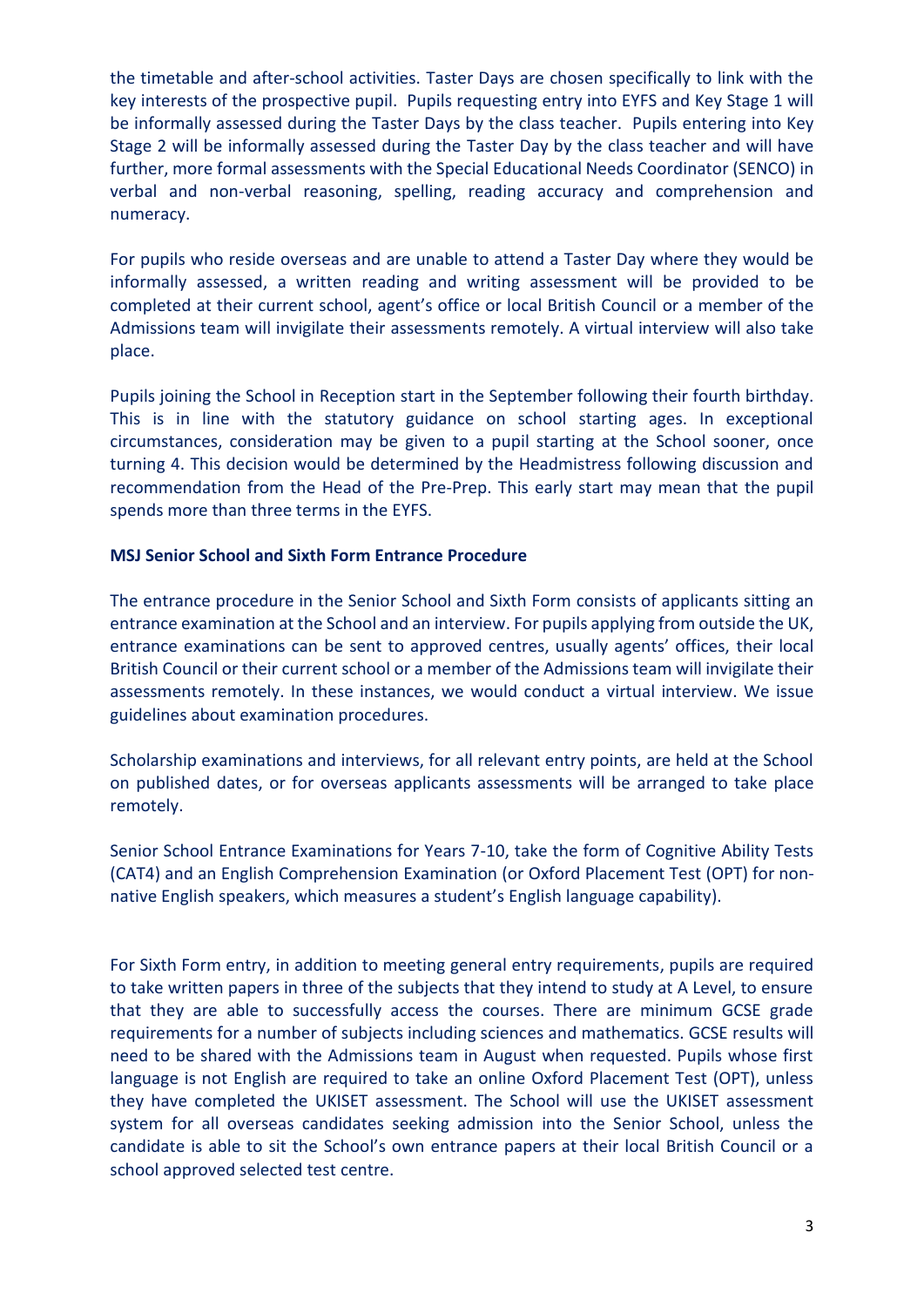We do not release the completed scripts of entrance examination papers either to primary / prep schools or to candidates. We do not publish past papers but advice is provided by the Head of Admissions on suitable preparation work.

### **Offer of a place**

For entry into MSJ Prep, pupils are normally offered a place following successful Taster Days and positive results from the formal and informal assessments. The School must be satisfied that the applicant is of appropriate age and maturity to integrate well into MSJ and will be able to make the most of the opportunities on offer. The School will liaise closely with nursery and junior schools and require the Headteacher of an applicant's current nursery or school to provide a confidential report where relevant.

For entry into the Senior School and Sixth Form, pupils are offered places on the basis of meeting the entrance requirements, including an interview. Virtual interviews can be offered to pupils if necessary. The School must be satisfied that the applicant is of appropriate age and maturity, with the ability to integrate well into MSJ in order to make the most of the opportunities on offer. Offers are also subject to satisfactory references and a confidential report from the pupil's current school.

For entry into MSJ Prep, Senior School and Sixth Form, we also ask parents and current schools to provide any information which will help us to make our decisions and to cater well for each pupil. This includes, where relevant, any existing Early Years Foundation Stage (EYFS) profile and/or existing assessment of need for individual learning support. Parents considering transferring their child from the nursery or another school to Malvern St James are advised to inform their current nursery or school of their plans to move their child to our school (and enter their child for our examinations for entry to the Senior School and Sixth Form) and to fulfil all financial obligations to that school.

The decision to admit each pupil is taken by the Headmistress. Each pupil's application is carefully considered. The School reserves the right to review pupils at key transition stages to confirm progression to the next stage of schooling. In exceptional circumstances, the School may consider admitting a pupil out of their chronological year group. In the event of a pupil not being accepted, details of the reasons will be given. The decision of the Headmistress is final.

We do not publish details of results except to announce the names of those awarded and accepting scholarships.

When a place is offered, parents/legal guardians who wish to accept are asked to sign an Acceptance Form agreeing to be bound by the terms and conditions of the Parent Contract. All those with parental responsibility for the pupil (and any party contributing in part or full to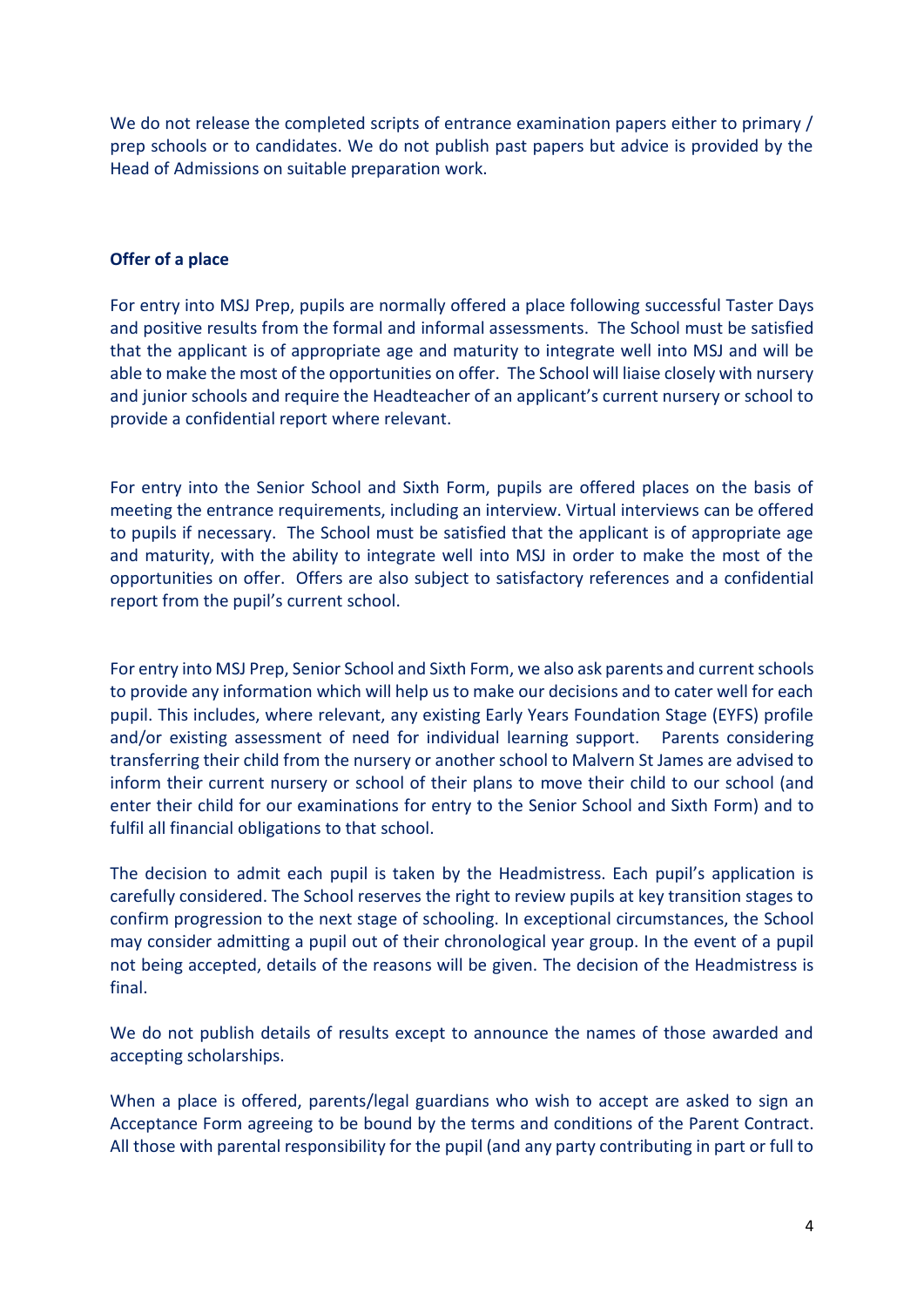payment of fees) are required to sign the Acceptance Form and return the original copy to the Head of Admissions. An acceptance deposit must be paid on acceptance of the offer.

All pupils whose parents do not reside in Great Britain or who may be abroad for a period of time on business or holiday, are required to have a guardian in Great Britain. This person must be available at all times to act on their behalf and respond to the needs of both the pupil and the school. It is the parent's responsibility to arrange a suitable guardian for their child. Whilst the School is not responsible for guardians, all guardians are sent the school's Guidelines for Guardians at the beginning of the year. Additionally, parents will receive a copy of the School's Guardianship Charter prior to their child's enrolment and must return a signed copy of the Guardianship Charter Form to confirm their agreement. If House Staff are concerned about a pupil's guardian, they will discuss it with the Director of Boarding who may contact the pupil's parents.

## **Sibling Policy**

Most female siblings join us at MSJ. However, admission is not automatic and there may be occasions where the School judges that a sibling is likely to thrive better in a different academic environment.

#### **Fees**

The annual fees are set each year by the School Council and are published on the School website.

### **Scholarships and Exhibitions**

Scholarships are designed to reward excellence and recognise exceptional talent. We welcome open applications for Scholarships and Exhibitions at 11+, 13+ and 16+, which are awarded on merit. Details of the Scholarships and Exhibitions are published on the School website [here](http://www.malvernstjames.co.uk/569/admissions/scholarships) and are also available from the Director of Teaching and Learning and the Admissions Office.

#### **Bursaries**

MSJ's bursary programme is generous and designed to make it possible for as many as possible of those who meet MSJ's entry criteria to take up a place here. Bursaries are means-tested and both parents are required to provide proof of their income and assets. The level of support varies according to parental need; but typically extend to up to 40% remission in cases of proven need. The exception is the Founders' Award bursary which can provide a remission greater than 40%, depending on need.

Bursaries are always offered for 12 months at a time. The family is required to provide fresh information about its circumstances for every year that their child attends the School and seeks a bursary. Levels of support may vary with fluctuations in income or wealth.

Our bursary offer can be viewed on our website or obtained from the Admissions Office.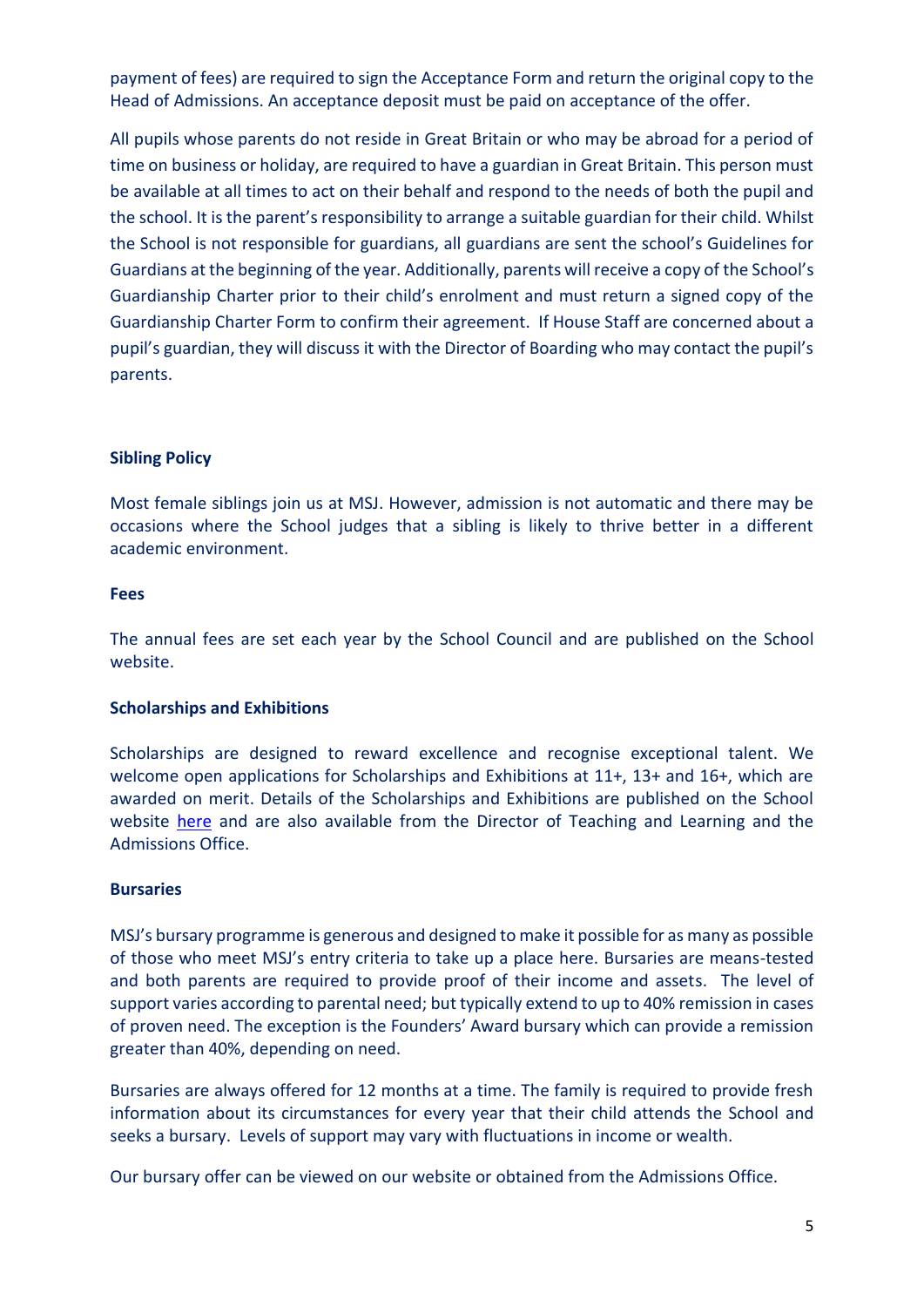A bursary may be withdrawn in accordance with the terms upon which such award is made or in accordance with the School's Terms and Conditions.

Further details are available from the School website or through the Admissions Office. The application process for a Bursary is confidential and is handled by the Director of Finance.

## **Extra Charges**

As well as the published fees, we publish details of our charges for extras. These include individual music and drama lessons or specialised sporting activities such as archery and riding.

Some pupils may need learning support and the School is able to provide this individual support outside timetabled lessons. If we consider that such support is desirable based on performance in the entrance assessments, we will indicate this to parents in the offer letter or a follow-up letter and make clear that a charge may apply. Sometimes, a need for additional support becomes evident after a pupil has joined the School. In such cases, we will write to parents informing them of the recommendation and any additional charges and make the necessary arrangements for learning support outside timetabled lessons, which may incur charges, once we have the approval of parents.

### **Allocation of places in a boarding House**

Pupils are placed in boarding Houses by Year group. However, when there are insufficient places available in a particular House, pupils may be placed in another suitable House.

# **Overseas Pupils**

We welcome overseas pupils, who can study at MSJ as a boarder, provided that they have a relative or responsible adult living in the UK who can act as a guardian, and with whom to stay for holiday periods when the school is closed to pupils, More details are contained in the School's Terms and Conditions. We expect overseas pupils to remain at MSJ for the entirety of their education.

In order to cope with the academic and social demands of MSJ, pupils must be able to speak an adequate level of English. Tuition in English as an Additional Language (EAL) can be arranged at the parents' expense.

### **Visa application process**

Once all the required documents have been received to accept a place at Malvern St James, our legal representatives will oversee the application for the Confirmation of Acceptance of Studies (CAS). A Student Visa Compliance administration fee of £150 per term for the duration of your child's time at MSJ, will be made for each referral. The charge is payable with the fee invoice every term. Our legal representatives will liaise with parents to guide them through the complex visa application process.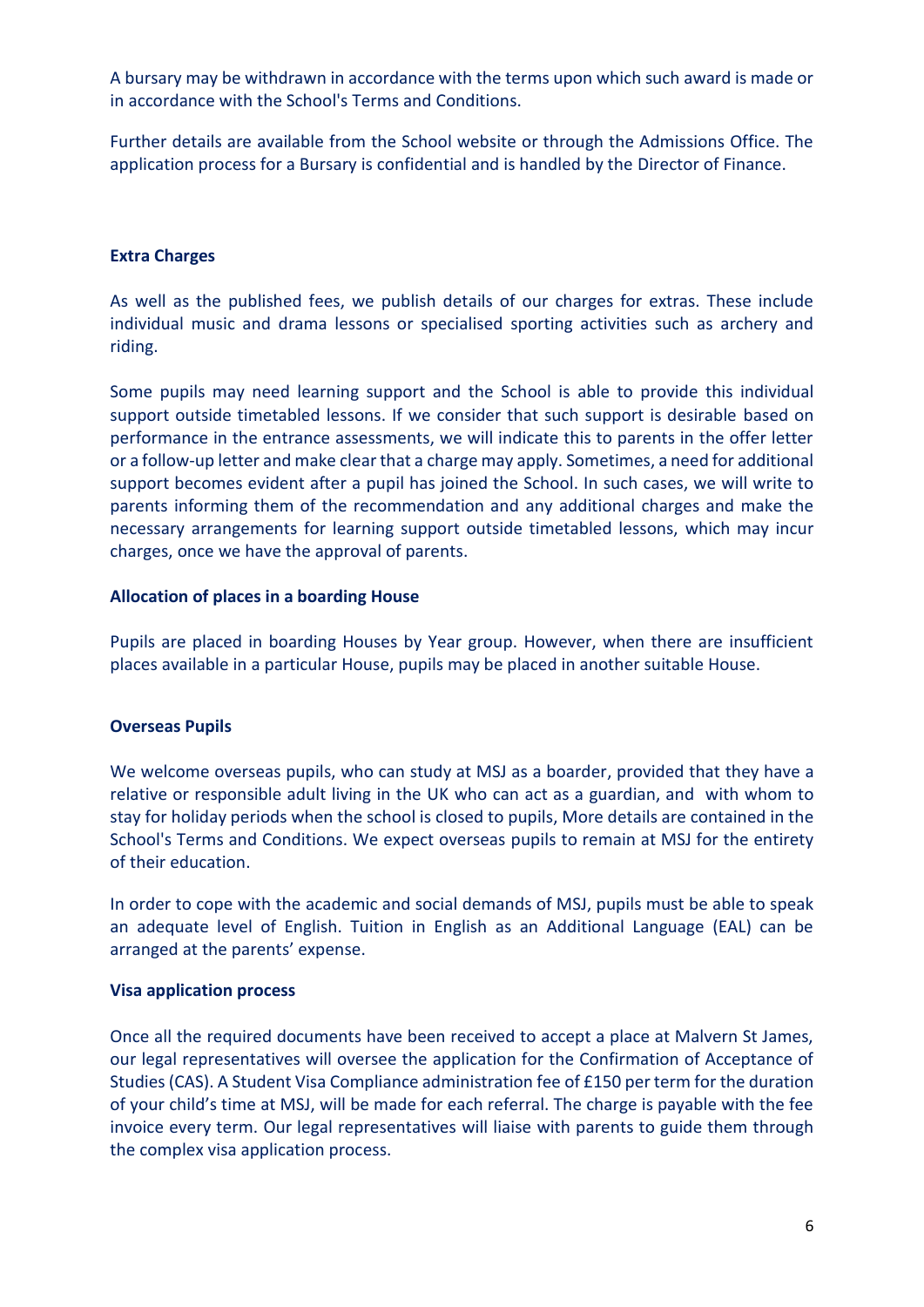#### **Records and Review**

Applicants' details will be held on file with due regard to data protection legislation and the School's Privacy Notice and Data Protection Policy.

The School will not hold the personal data of you or your child for longer than is necessary for a lawful purpose. This will generally be [e.g. no more than 6 months following an unsuccessful application], but reasons to retain for longer might include: e.g. if the parents express an interest in the candidate re-applying for any reason at a later date, or in the potential candidacy of another sibling; or to deal with any ongoing matters or queries arising from the application.

MSJ will notify the local authority **within five days** when a pupil's name is added to the admissions register at a non-standard transition point, i.e. where a compulsory school aged child joins a school after the beginning of the school's first year. The School will need to provide the local authority with all the information held within the admission register about the pupil. This duty does not apply when a pupil's name is entered in the admission register at a standard transition point – at the start of the first year of education normally provided by that school – unless the local authority requests for such information to be provided.

MSJ will notify the local authority when a pupil is removed from the attendance register at a non-standard transition point, i.e. where a compulsory school aged pupil leaves a school before completing the school's final year. A pupil will only be deleted from the attendance register after the above duty to notify the local authority is met. The school will also keep a record of outgoing pupils, when a pupil leaves the school before the end of Year 13. Records will include the name and address of the destination school, the expected start date and confirmation from the destination school that this pupil is on their attendance register.

Further details can be found in our Attendance and Children Missing Education policy, and our Safeguarding Policy.

Malvern St James is committed to safeguarding and promoting the welfare of children.

The Senior Leadership Team and Governors review this policy regularly. This Policy does not form part of the School's contractual terms and conditions, which are made available to parents as part of the admissions process. A copy of the current edition of the standard terms and conditions is available on request.